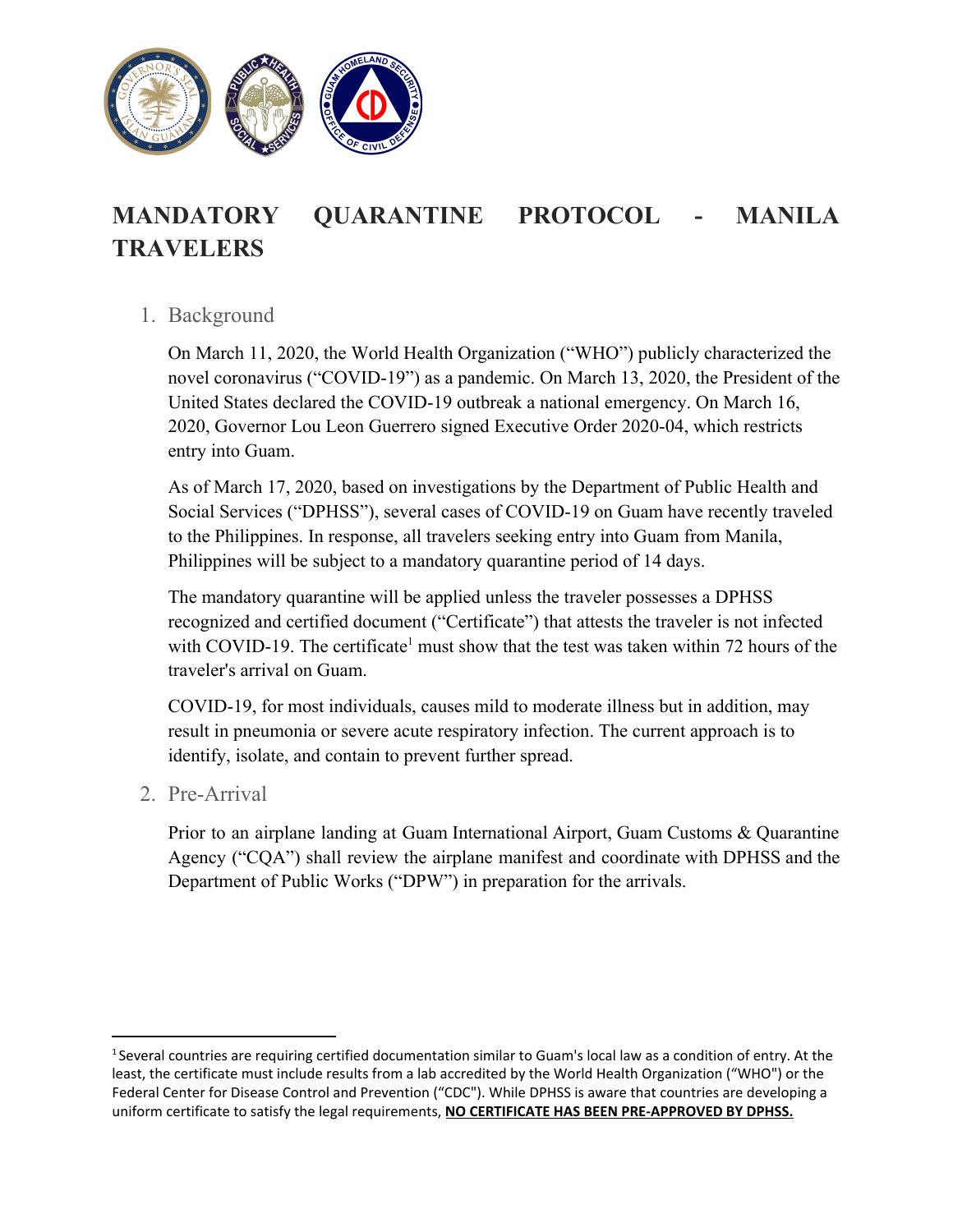While onboard the aircraft, passengers will be asked to fill out a health form and provide information on potential symptoms. These forms will be gathered before passengers deplane.

3. Arrival

Any passenger that has displayed obvious signs of illness will be asked to stay on the airplane and will be further assessed by DPHSS officials.

DPHSS shall physically observe and operate a thermal scan on all arriving passengers for signs of illness.

- 4. Isolation and Quarantine
	- A. For persons exhibiting signs of illness, DPHSS shall initiate procedures for isolation and treatment.
	- B. For persons with a health certificate, CQA shall determine validity of the certificate. If determined to be valid, CQA shall allow release without quarantine after gathering the person's contact information while on Guam. They will be subject to monitoring by DPHSS.
	- C. Persons without a certificate will be quarantined at DPHSS approved sites.
- 5. Initial Contact with Quarantine Site

For quarantines at approved sites:

- a. DPHSS shall contact the receiving site with the names of the persons to be quarantined.
- b. DPHSS shall provide estimated time of arrival to the approved site.
- c. DPHSS shall provide escorted transportation to the quarantine sites.
- d. The Guam Police Department ("GPD")/DPHSS shall ensure that no hotel staff or guests will have incidental contact with those who are quarantined.
- 6. At Quarantine Site

If the quarantine site is a hotel, GPD/DPHSS shall work with hotel staff to provide for quarantined individuals. This can include but is not limited to changing of towels and linens, delivering of food services, and arranging for maintenance needs.

In the event a quarantined individual exhibits symptoms of illness, DPHSS will follow the necessary protocols to isolate and provide treatment.

7. Release from Quarantine